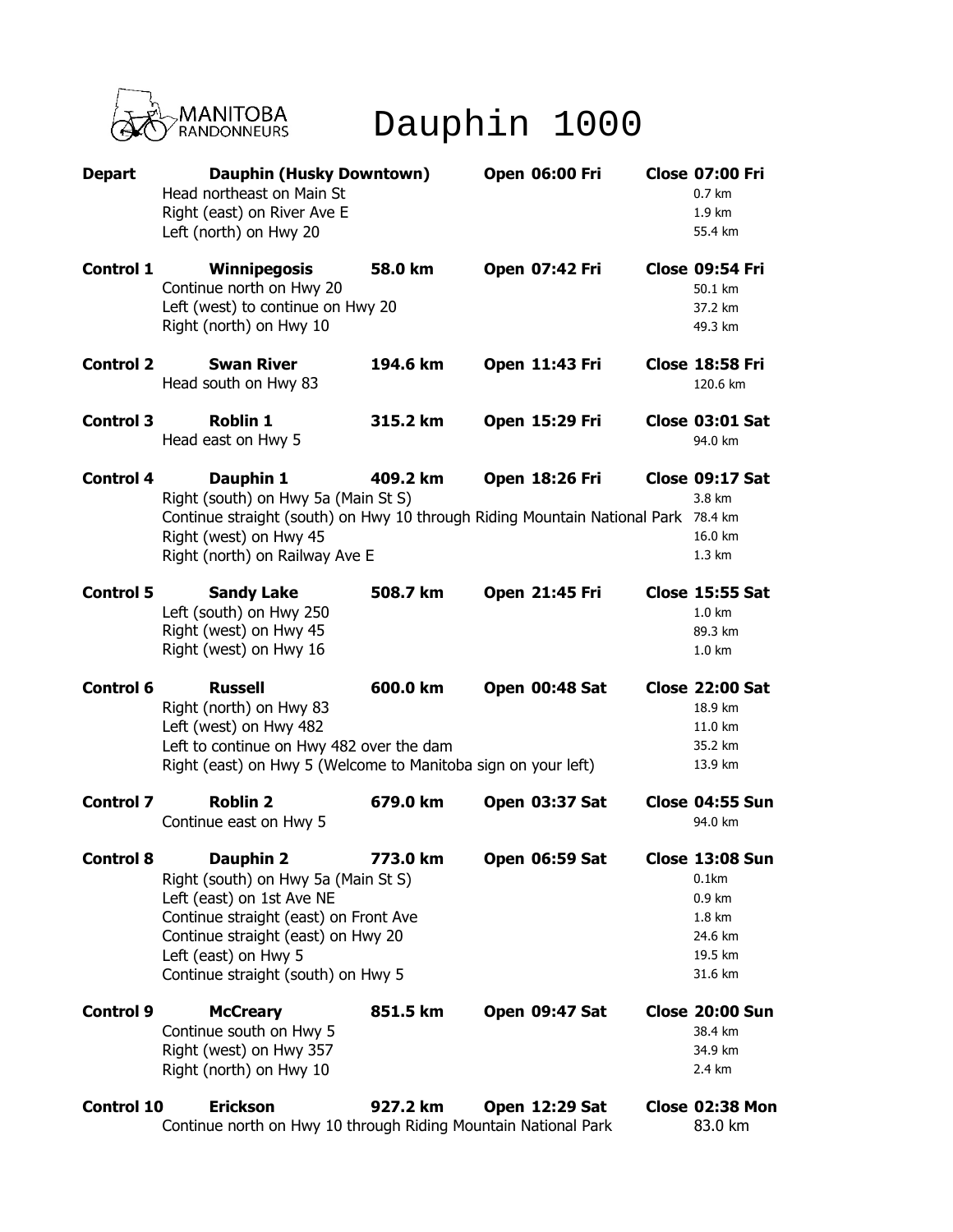Continue straight (north) on Hwy 5a 3.8 km

## **Control 11 Dauphin 3 1014 km Open 15:05 Sat Close 09:00 Mon**

## **Please return completed brevet cards ASAP to:**

Weldon Penner 514 Oakenwald Ave 204-451-2511 Winnipeg, MB R3T 1M2 manitobarandonneurs.ca

Manitoba Randonneurs **Weldon@manitobarandonneurs.ca**